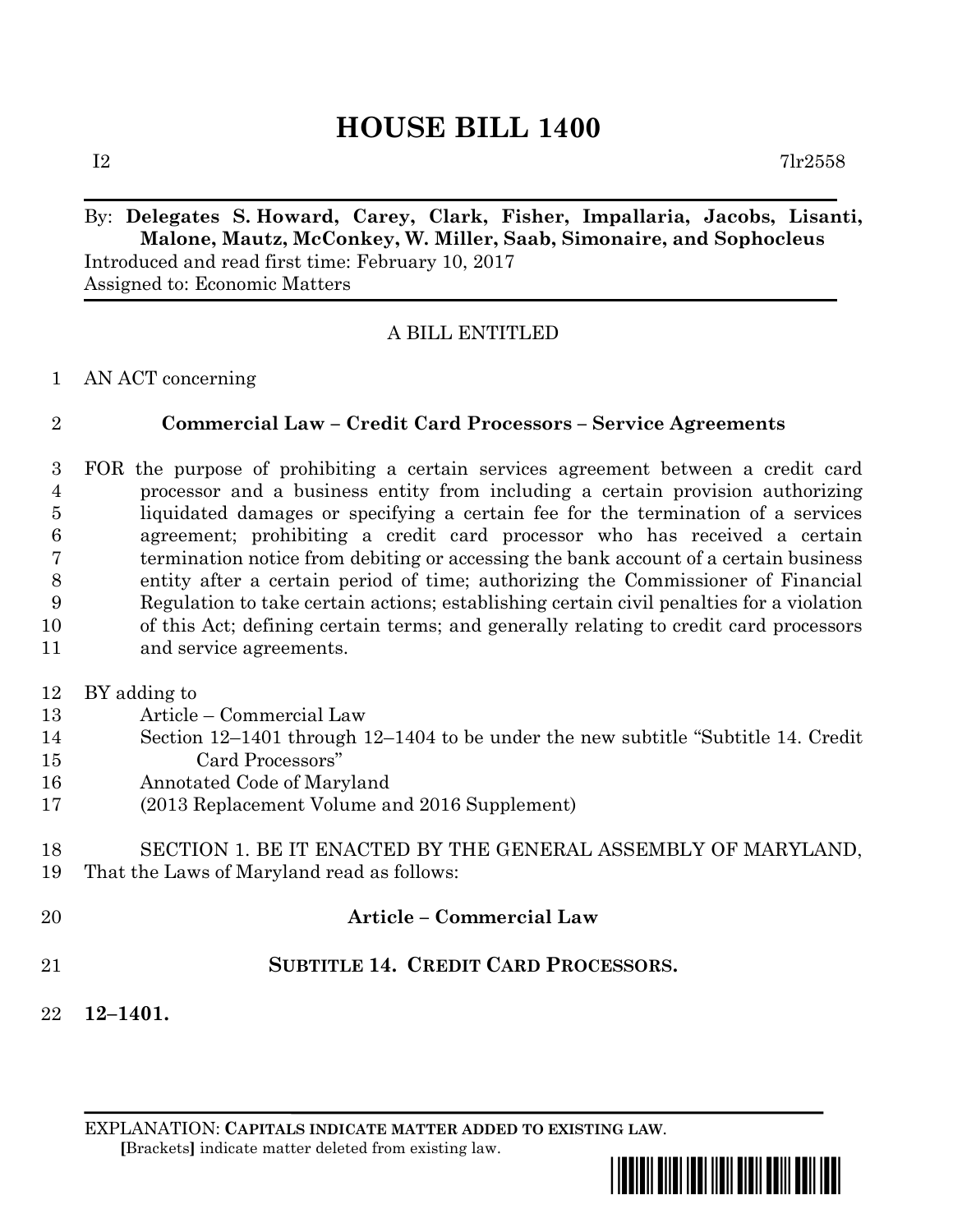**(A) IN THIS SUBTITLE THE FOLLOWING WORDS HAVE THE MEANINGS INDICATED.**

 **(B) (1) "CREDIT CARD PROCESSOR" MEANS A PERSON WHO PROCESSES CREDIT CARD OR ELECTRONIC COMMERCE TRANSACTIONS ON BEHALF OF A BUSINESS ENTITY FOR A FEE.**

**(2) "CREDIT CARD PROCESSOR" INCLUDES:**

- **(I) A MERCHANT SERVICES PROVIDER;**
- **(II) A FINANCIAL INSTITUTION;**
- 
- **(III) AN INDEPENDENT SALES ORGANIZATION; OR**

 **(IV) ANY SUBSIDIARY OR AFFILIATE OF AN ENTITY LISTED IN ITEMS (I) THROUGH (III) OF THIS PARAGRAPH.**

 **(C) "SERVICES AGREEMENT" MEANS A CONTRACT BETWEEN A CREDIT CARD PROCESSOR AND A BUSINESS ENTITY UNDER WHICH THE BUSINESS ENTITY AGREES TO PAY THE CREDIT CARD PROCESSOR FOR PROCESSING CREDIT CARD OR ELECTRONIC COMMERCE TRANSACTIONS ON BEHALF OF THE BUSINESS ENTITY.**

**12–1402.**

**(A) A SERVICES AGREEMENT MAY NOT:**

 **(1) INCLUDE A PROVISION AUTHORIZING LIQUIDATED DAMAGES FOR THE TERMINATION OF THE SERVICES AGREEMENT; OR**

 **(2) SPECIFY A FEE FOR THE TERMINATION OF THE SERVICES AGREEMENT THAT EXCEEDS \$99.**

 **(B) A CREDIT CARD PROCESSOR WHO HAS RECEIVED A WRITTEN NOTICE OF TERMINATION OF A SERVICES AGREEMENT FROM A BUSINESS ENTITY MAY NOT DEBIT OR ACCESS THE BANK ACCOUNT OF THE BUSINESS ENTITY AFTER 60 DAYS FROM RECEIPT OF THE WRITTEN NOTICE OF TERMINATION.**

### **12–1403.**

 **IF A COMPLAINT FOR A VIOLATION OF § 12–1402 OF THIS SUBTITLE IS FILED WITH THE COMMISSIONER OF FINANCIAL REGULATION, THE COMMISSIONER MAY INVESTIGATE THE COMPLAINT AND USE ANY OF THE INVESTIGATIVE AND**